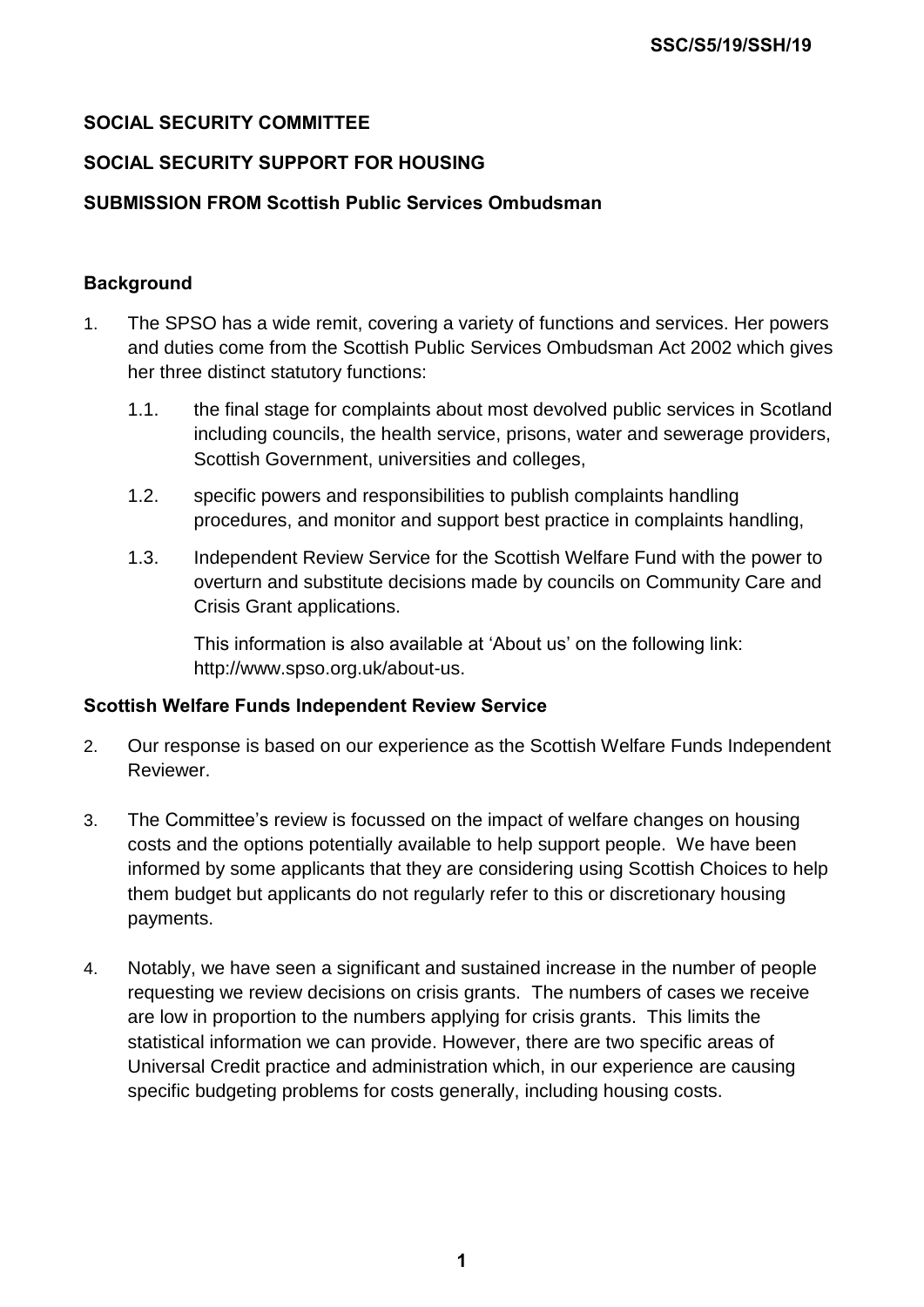# **Advance payments and budgeting**

- 5. The first is the lengthy delays before Universal Credit is awarded. This can be mitigated by advance payments but these are a loan that need to be repaid, and there can be delays in people accessing this form of assistance. We are also finding that the deductions made later to pay for those advance payments are leading some people to end up in crisis situations because of budgeting difficulties some time after UC has been awarded. Currently, the DWP can make deductions of up to 40% of the benefit when seeking to recover an advance payment and other debts.
- 6. We have observed that Councils can be inconsistent when awarding crisis grants when an advance payment of Universal Credit may be possible. Some require that the applicant seek an advance first. Others will award to cover the time it may take to obtain an advance and some will simply award irrespective of whether a benefit advance may be available. We have recently advised the Scottish government about our concerns about this consistency and suggested they consider measures to address this.

### **Payment in arrears**

- 7. The second relates to individuals who are moving in and out of work and the way the last wages payment is regarded, particularly when it is paid in arrears. To give a worked example:
	- 7.1. Applicant A works during the Christmas period. Their job ends in December. As they are paid a month in arrears, their last payment was received in the first week in January.
	- 7.2. They are currently receiving UC and are assessed on their income in January which includes their final wage.
	- 7.3. Their UC for February therefore, reflecting their final wage, may be as low as £10 to £20.
	- 7.4. Their UC will not be updated to include Applicant A's real income until March.
- 8. Practically, this means Applicant A and anyone else who is paid in arrears, may need to make their final wage last for two months. For someone on a low income, who is moving in and out of seasonal or temporary work, this can be extremely challenging and can lead to crisis. While our evidence of the impact this is having on individuals is limited in terms of numbers, we have seen cases where this practice has made housing situations extremely precarious.
- 9. While individuals on low incomes may struggle with budgeting from time to time, it is our view that changes could be made to the system to help reduce the numbers who end up in crisis by reducing delays, reducing the amount that can be deducted to repay an advance payments and by providing some flexibility when payments are in arrears. At present, our evidence suggests that the limited welfare fund budget is being used to resolve crises that result from issues with the system that is intended to support their income.